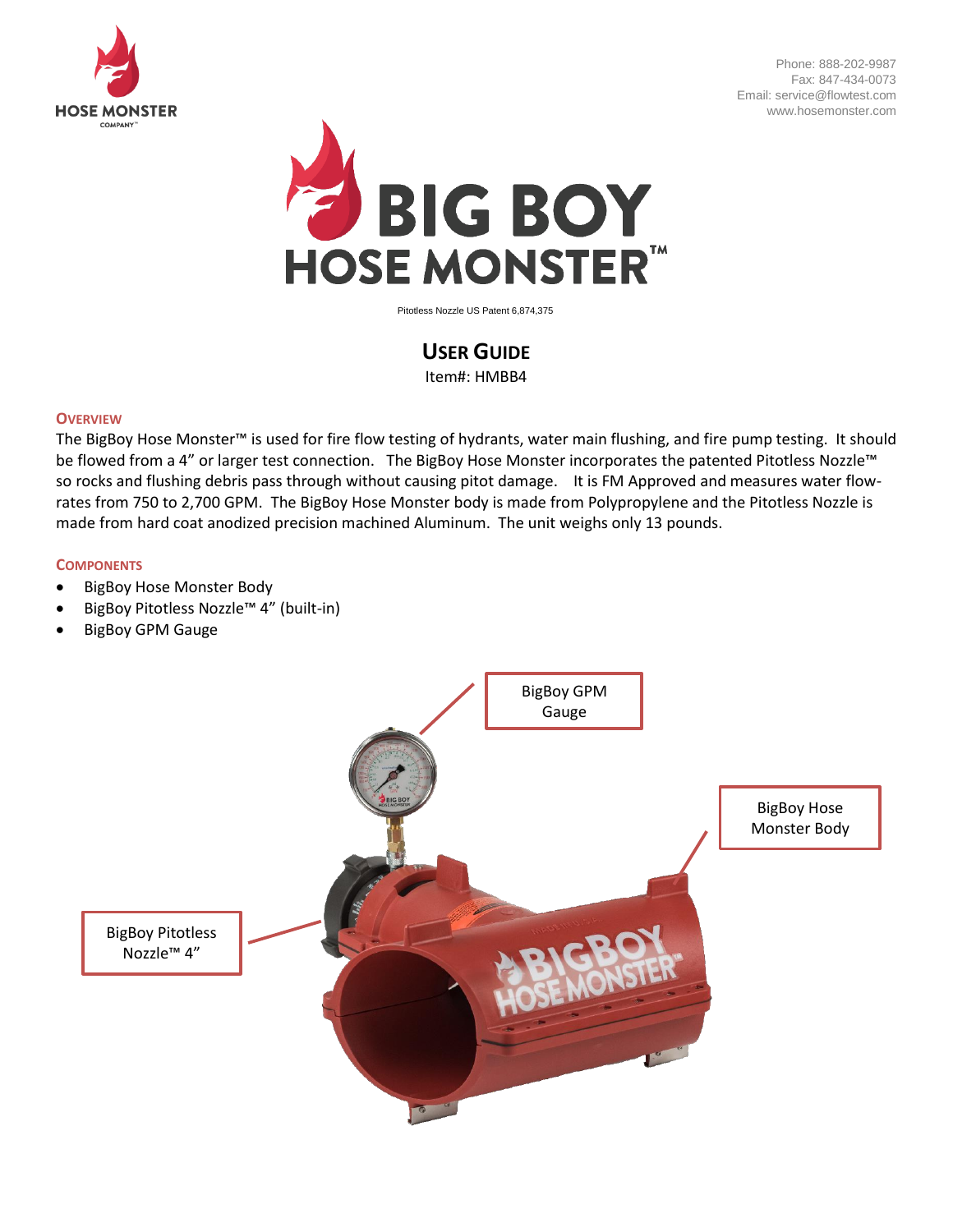## **SET-UP INSTRUCTIONS**

- 1) Connect the gauge to the BigBoy Hose Monster. The BigBoy GPM Gauge can be attached directly to the BigBoy Hose Monster or connected by use of our Remote Readers (sold separately). The gauge comes with all the necessary fittings. Apply pipe thread tape to the gauge threads to ensure a water-tight seal when installing the fittings. A separate set of instructions are included with the gauge.
- 2) Attach the hydrant gate valve to hydrant if applicable. Tighten with spanner wrench.
- 3) Attach the hose to the BigBoy Hose Monster and the water source. Tighten with spanner wrench.

### **OPERATIONAL USE**

#### **Before Water Flow**

- 4) Place the BigBoy Hose Monster in a location with sufficient drainage that allows safe water discharge.
- 5) Check hose connections and tighten as needed.
- 6) Check water discharge path for safety of people and property.

## **Start Water Flow Slowly**

- 7) Slowly open the valve to start the water flow. Remove any kinks that may appear in the hose.
- 8) Record the flow-rate reading directly from the BigBoy GPM Gauge.

## **When Operation is Complete**

9) Slowly close the water control valve. Rapid closing of a valve under flow can create severe water hammer and cause damage to water mains.

## **TAKING FLOW READINGS**

The BigBoy GPM Gauge is calibrated to read flow-rate directly from the gauge face so that no flow chart is required. If you use a different pressure gauge, then refer to the BigBoy Flow Chart to convert from pressure to flow. A 0-60 psi gauge with a ½ % accuracy rating would be suitable. A Big Boy flow chart is provided with the original purchase and additional copies are available at<http://www.hosemonster.com/literature.html>

#### **PRODUCT MAINTENANCE**

- **BigBoy Hose Monster:** Hose off excess dirt and debris from the BigBoy Hose Monster as needed. Inspect the 4" swivel coupling. Verify that it rotates freely, gaskets are in place, and that there is no corrosion. If any nut/bolt becomes loose, or if the product is damaged in any way, do NOT use. Contact The Hose Monster Company for repair.
- **Inspect Wear-Guards (Foot Clips):** Wear-Guards are stainless steel J-shaped brackets designed to protect the Polypropylene legs of the BigBoy from deterioration caused by frictional contact with pavement surfaces. Check for excessive wear or if any are bent or missing. Replacement Wear-Guards are available through us and are field serviceable by the user with common tools.
- **Gauges:** The BigBoy GPM Gauge, and any other pressure gauge, will need to be recalibrated from time to time. Calibration to NIST standard is available through The Hose Monster Company.
- **Gauge fittings:** Apply lubricant or oil appropriate for stainless steel or brass to prevent corrosion. We recommend WD-40 or Gibbs Brand Lubricant.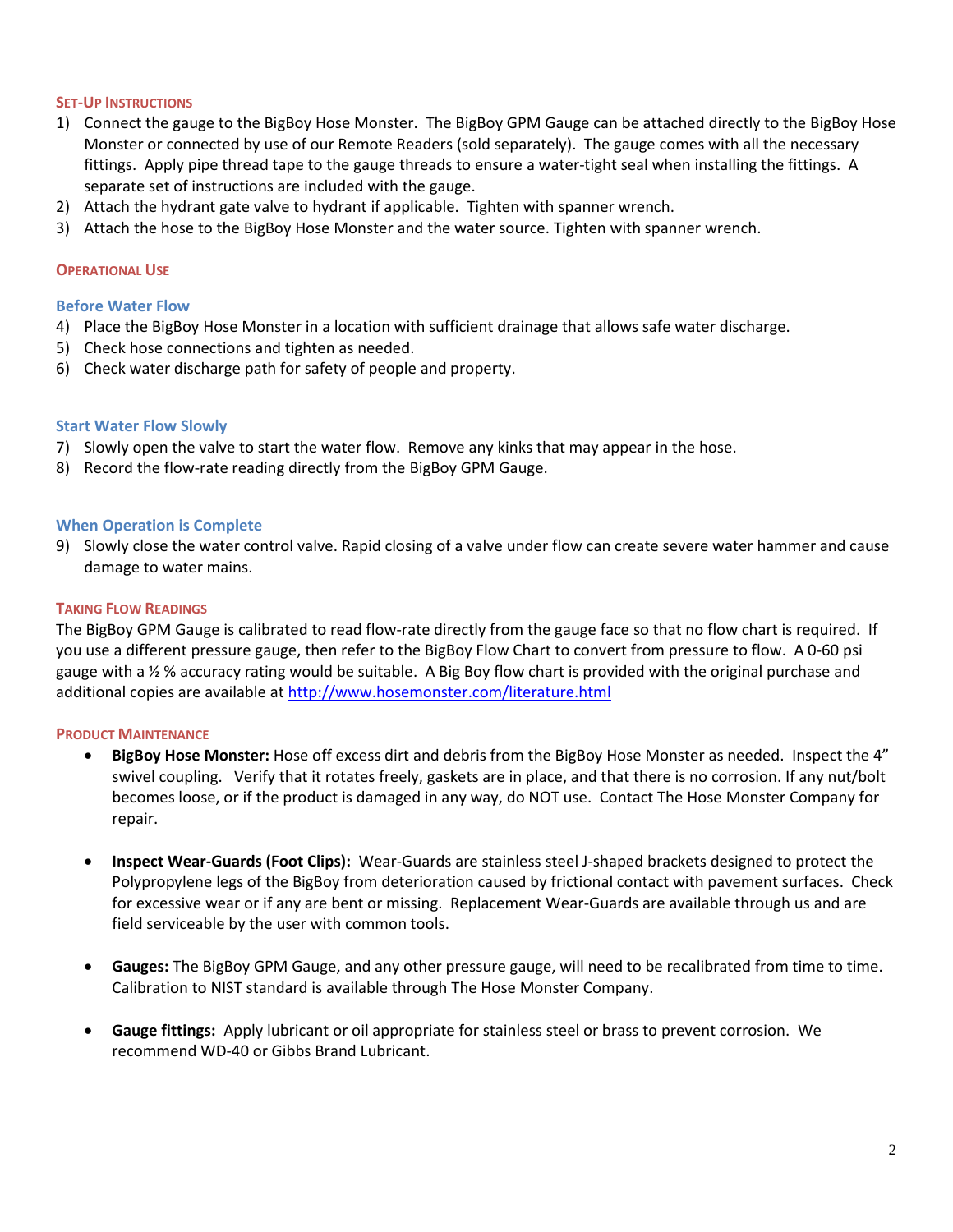## **HOSE (SOLD SEPARATELY)**

The BigBoy Hose Monster is intended to be used with a hose and should not be attached directly to a hydrant. The unit comes standard with a 4" NH (National Hose Thread) connection and can be flowed from a larger valve connection size by use of our reducing hose or adapters. We offer several hose options. Your hose choice will depend on: 1) the diameter of the water source connection, 2) the thread or connection type (NH, Storz, etc.), and 3) the hose length.

### **RECOMMENDED HOSE OPTIONS**

### **1) For flowing from a 4-½" NH hydrant connection:**

**Item #: H45.10.4** | HOSE 4-1/2" Female NH Swivel X 10' length X 4" Male NH Swivel

## **2) For flowing from a 4" NH hydrant connection:**

| ltem #: H4.10 | HOSE 4" Female NH Swivel X 10' length X 4" Male NH Swivel |
|---------------|-----------------------------------------------------------|
| Item #: H4.5  | HOSE 4" Female NH Swivel X 5' length X 4" Male NH Swivel  |

## **3) For flowing from a 5" Storz connection:**

| <b>Item #: HS5.10.4</b>   HOSE 5" Storz X 10' length X 4" Male NH Swivel |
|--------------------------------------------------------------------------|
|--------------------------------------------------------------------------|

## **4) For Special Threads, such as CSA, WCT, BCT, AMA, QST, BAT, BSP, etc.:**

Adapters or Hose of various lengths and sizes are available through us. Please contact us with your specific requirements.

#### **OPTIONAL ACCESSORIES (SOLD SEPARATELY)**

| Item #: HGV4 or HGV45      | Hydrant Gate Valve. 4" or 4-1/2" NH. Enables greater control over<br>water flow and reduces opportunities for water hammer when opening<br>and closing hydrants. |
|----------------------------|------------------------------------------------------------------------------------------------------------------------------------------------------------------|
| Item #: GCSW               | Gauge Cap for Static/Residual Pressure.                                                                                                                          |
| Item #: GK160D4 or GK200D4 | Gauge for Static/Residual Pressure. 160 or 200 psi.                                                                                                              |
| Item #: HMRR12             | Remote Reader 12'. Enables gauge readings to be taken at a<br>convenient distance from the discharge.                                                            |

#### **TIPS**

When performing the fire flow testing of hydrants, be sure to record and take into account the static pressure and residual pressure in order to get accurate information on the water supply available.

For more information on the fire flow testing of hydrants, we recommend the publications: *NFPA 291* by the National Fire Protection Association, *AWWA Manual 17* by the American Water Works Association, or the Fire Flow Testing section of The Hose Monster Company' catalog.